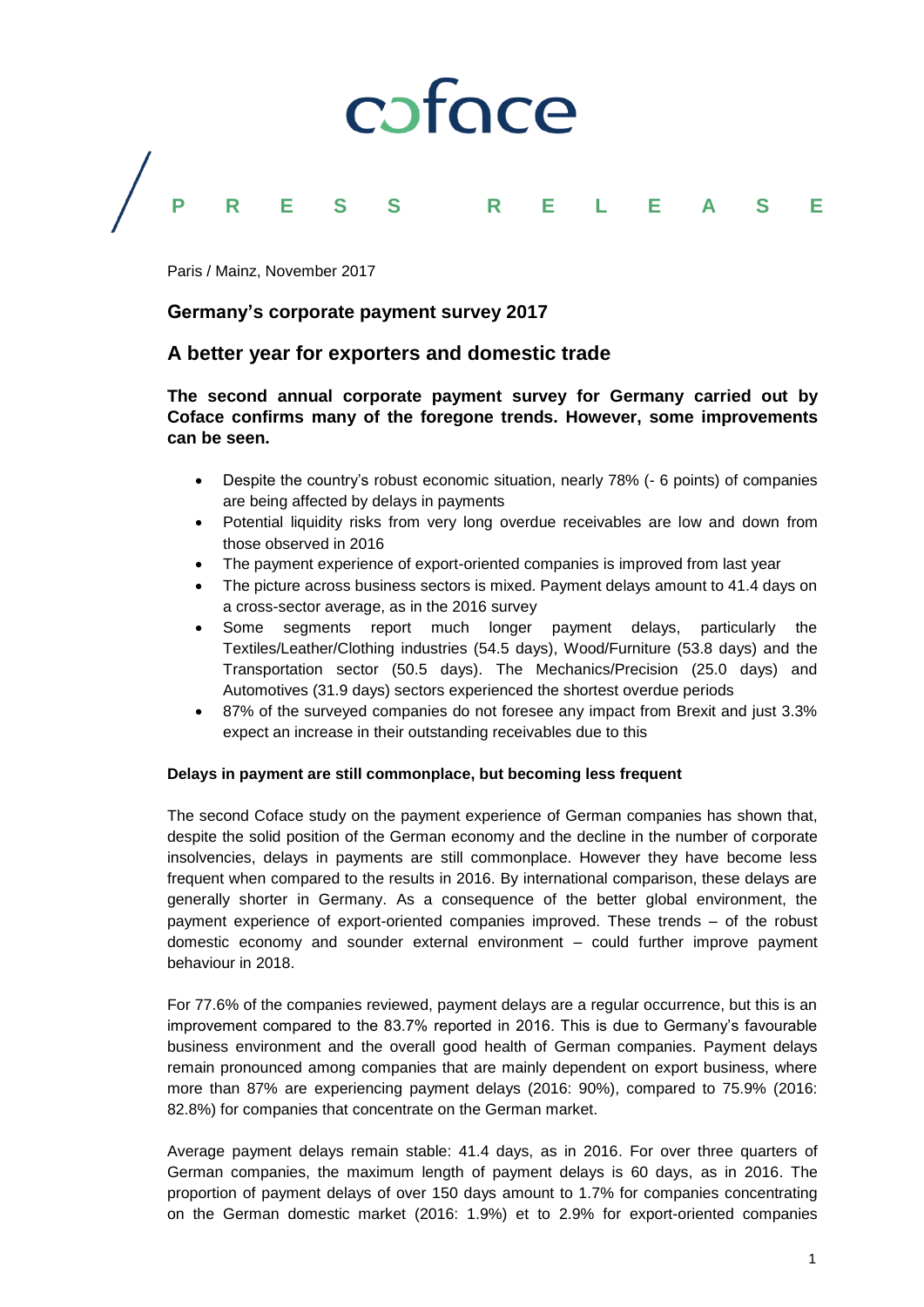

(although this is markedly lower than the 7% reported in last year's survey).

Spread of payment delays (figures in percent)



The proportion of German companies with long overdues (of over 6 months) which account for at least 2% of their annual turnover decreased markedly to 8.7% (2016: 13.4%). For Germany's export-orientated companies however, the picture is less positive, with around 12% (2016: 20%) of companies suffering from long overdues.

## **Most German companies do not expect a significant impact from Brexit**

In this year's payment survey, Coface also added questions on Brexit's potential impact on outstanding receivables. The feedback was very clear, as almost 87% of the surveyed companies do not foresee any impact from Brexit and just 3.3% expect an increase in their outstanding receivables. Export-oriented companies foresee slightly more of a negative impact from Brexit (8%), although most (over 84%) expect no impact at all.

From a sectorial standpoint, German companies in the Automotive sector are the most concerned over a possible increase in outstanding receivables due to Brexit, but with a quite low share of 14.3%. The producers of investment goods in Mechanical Engineering (8.5%) and in the Mechanics/Precision Industry (5.9%) are also slightly more cautious on their expectations.

## **Payment delays differ widely across sectors**

Some sectors are suffering from longer delays in payments, which are significantly above the average. These include in particular the Textiles/Leather/Clothing industry, where the hypothetical average value of payment delays is 54.5 days, followed by Wood/Furniture, with 53.8 days. Using Coface's model, the shortest delays in payment are in the Mechanics/Precision industries (25.0 days), Automotives (31.9 days) and Chemicals/Oil/Minerals (33.1 days) sectors.